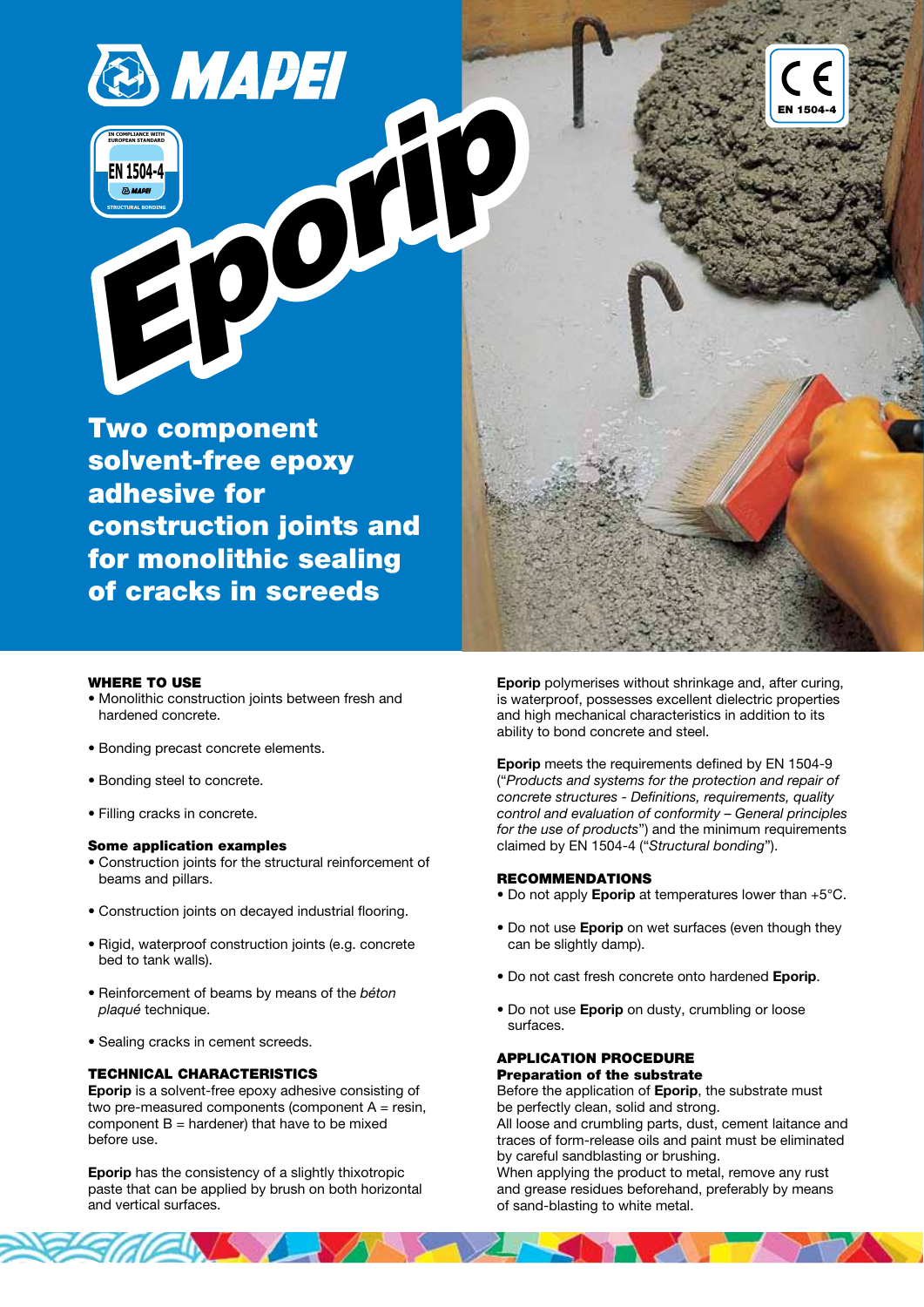

Applying Eporip by brush on construction joint



Repairing a crack in cement screed with Eporip

# TECHNICAL DATA (typical values)

| <b>PRODUCT IDENTITY</b>                                                                                           |                       |                                                                                |                                                              |  |
|-------------------------------------------------------------------------------------------------------------------|-----------------------|--------------------------------------------------------------------------------|--------------------------------------------------------------|--|
|                                                                                                                   |                       | <b>Component A</b>                                                             | <b>Component B</b>                                           |  |
| <b>Consistency:</b>                                                                                               |                       | fluid paste                                                                    | fluid paste                                                  |  |
| Colour:                                                                                                           |                       | grey                                                                           | white                                                        |  |
| Density (kg/l):                                                                                                   |                       | 1.02<br>1.55                                                                   |                                                              |  |
| <b>Brookfield viscosity (Pa-s):</b>                                                                               |                       | 20<br>$(root 6 - 10 revs)$                                                     | 1.5<br>$(rotor 2 - 10 revs)$                                 |  |
| APPLICATION DATA OF PRODUCT (at +23°C - 50% R.H.)                                                                 |                       |                                                                                |                                                              |  |
| <b>Mixing ratio:</b>                                                                                              |                       | component A : component $B = 3 : 1$                                            |                                                              |  |
| <b>Consistency of mix:</b>                                                                                        |                       | fluid paste                                                                    |                                                              |  |
| <b>Colour of mix:</b>                                                                                             |                       | grey                                                                           |                                                              |  |
| Density of mix (kg/l):                                                                                            |                       | 1.35                                                                           |                                                              |  |
| <b>Brookfield viscosity (Pa-s):</b>                                                                               |                       | 4.5<br>$(root 5 - 20 revs)$                                                    |                                                              |  |
| Workability time (EN ISO 9514):<br>$-$ at +10 $^{\circ}$ C:<br>$-$ at $+23^{\circ}$ C:<br>$-$ at $+30^{\circ}$ C: |                       | 90 minutes<br>60 minutes<br>40 minutes                                         |                                                              |  |
| Open time:<br>$-$ at +10 $^{\circ}$ C:<br>$-$ at $+23^{\circ}$ C:<br>$-$ at $+30^{\circ}$ C:                      |                       | 5-6 hours<br>3-4 hours<br>1 hour 30 minutes-2 hours 30 minutes                 |                                                              |  |
| <b>Application temperature range:</b>                                                                             |                       | from $+5^{\circ}$ C to $+30^{\circ}$ C                                         |                                                              |  |
| <b>Complete hardening time:</b>                                                                                   |                       | 7 days                                                                         |                                                              |  |
| <b>FINAL PERFORMANCE</b>                                                                                          |                       |                                                                                |                                                              |  |
|                                                                                                                   |                       |                                                                                |                                                              |  |
| <b>Performance characteristic</b>                                                                                 | <b>Test</b><br>method | <b>Requirements</b><br>according to EN 1504-4                                  | <b>Performance</b><br>of product                             |  |
| Linear shrinkage (%):                                                                                             | EN 12617-1            | $\leq 0.1$                                                                     | $0.02$ (at +23 $^{\circ}$ C)<br>$0.10$ (at +70 $^{\circ}$ C) |  |
| Compressive modulus of elasticity (N/mm <sup>2</sup> ):                                                           | EN 13412              | $\geq 2,000$                                                                   | 3,000                                                        |  |
| <b>Coefficient of thermal expansion:</b>                                                                          | <b>EN 1770</b>        | ≤ 100 x 10 <sup>-6</sup> K <sup>-1</sup><br>(measured between -25°C and +60°C) | 97 x 10-6 K-1                                                |  |
| <b>Glass transition temperature:</b>                                                                              | EN 12614              | $\geq$ +40°C                                                                   | $> +40^{\circ}$ C                                            |  |
| Durability (freeze/thaw and hot, damp cycles):                                                                    | EN 13733              | compressive shear load > tensile<br>strength of concrete                       | meets specifications                                         |  |
|                                                                                                                   |                       | no failure of steel test sample                                                |                                                              |  |
| <b>Reaction to fire:</b>                                                                                          | EN 13501-1            | <b>Euroclass</b>                                                               | $C-s1, d0$                                                   |  |
| Concrete-steel bond strength (N/mm <sup>2</sup> ):                                                                | <b>EN 1542</b>        | not required                                                                   | > 3 (failure of concrete)                                    |  |
| <b>BONDED MORTAR OR CONCRETE</b>                                                                                  |                       |                                                                                |                                                              |  |
| Bond strength to concrete:                                                                                        | EN 12636              | failure of concrete                                                            | meets specifications                                         |  |
| Sensitivity to water:                                                                                             | EN 12636              | failure of concrete                                                            | meets specifications                                         |  |
| Shear strength (N/mm <sup>2</sup> ):                                                                              | EN 12615              | $\geq 6$                                                                       | > 9                                                          |  |
| Compressive strength (N/mm <sup>2</sup> ):                                                                        | EN 12190              | $\geq 30$                                                                      | > 70                                                         |  |
| <b>STRENGTHENING USING BONDED PLATE</b><br>Shear strength (N/mm <sup>2</sup> ):                                   | EN 12188              | $\geq 12$                                                                      | $50^{\circ} > 35$<br>$60^{\circ} > 37$                       |  |
| <b>Bond strength:</b><br>- pull out $(N/mm2)$ :                                                                   | EN 12188              | $\geq 14$                                                                      | $70^{\circ} > 34$<br>> 24                                    |  |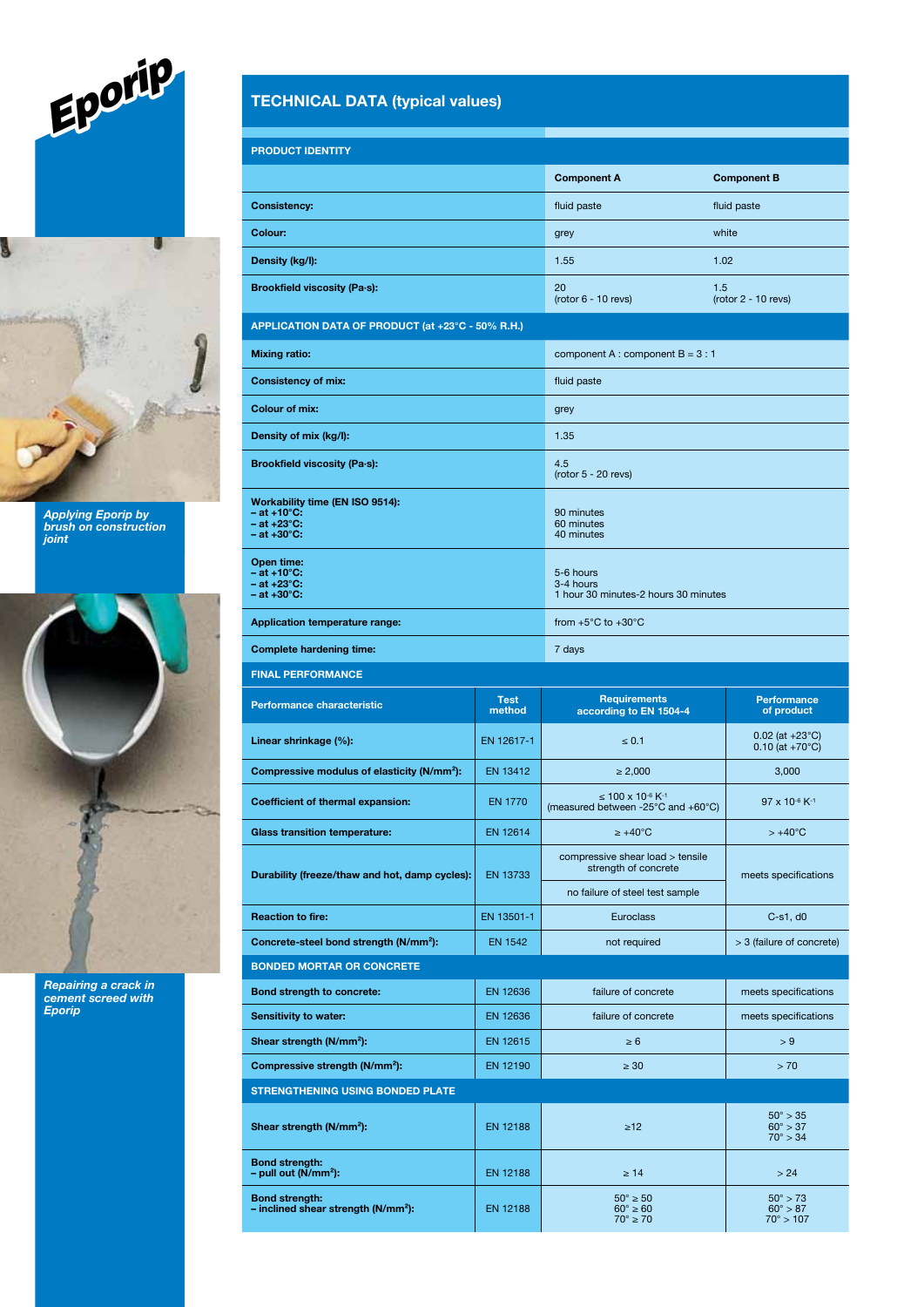## Preparing the mix

The two **Eporip** components have to be mixed.

Pour component B (white) into component A (grey) and mix with a trowel for small quantities or with a drill fitted with a low speed stirrer for large batches until the mix is perfectly smooth and even (the same grey all through).

Do not use partial amounts to avoid the risk of accidental ratio errors that could prevent Eporip from curing.

# Applying the mix

Eporip can be applied with a flat trowel or a brush on dry or slightly damp concrete. It is advisable to let the product penetrate well into particularly uneven and porous areas so as to ensure perfect adhesion to the whole surface being treated.

The subsequent layer of fresh concrete must be placed within the open times according to the temperature indicated in the technical data table.

When Eporip is used to seal cracks wider than 0.5 mm, simply placing is sufficient. In this case it is recommended to spread sand over the Eporip surface in order to favor bonding of product that may be applied subsequently.

If the cracks are narrower than 0.5 mm, they have to be widened and then dusted well before repair work with Eporip. Do not use Eporip when the outside temperature of the substrate is lower than +5°C.

## Cleaning

Tools used to prepare and apply Eporip must be cleaned with solvents (ethyl alcohol, xylol, toluene, etc.) immediately after use.

# **CONSUMPTION**

Consumption varies, depending on irregularities in the substrate and the method used in application.

| Generally speaking:<br>- construction joints with      |                                  |
|--------------------------------------------------------|----------------------------------|
| a rough substrate:                                     | 0.5-0.7 $kg/m2$                  |
| - construction joints with<br>a very uneven substrate: | 1.0-2.0 kg/m <sup>2</sup>        |
| - sealing cracks:                                      | 1.35 kg/l per<br>litre of cavity |
| — honding precast                                      |                                  |

mm thickness.

onding precast elements in concrete, or steel-and-concrete: 1.35 kg/m² per

# PACKAGING

10 kg kits (7.5 kg of component A, 2.5 kg of component B).

2 kg kits (1.5 kg of component A, 0.5 kg of component B).

# **STORAGE**

24 months in original packaging. Eporip should be stored indoors in a cool, dry place where the temperature is between  $+5^{\circ}$ C and  $+30^{\circ}$ C.

## SAFETY INSTRUCTIONS FOR PREPARATION AND APPLICATION

Eporip components A and B may irritate the skin and eyes and may cause sensitisation in those subjects sensitive to such substances. When applying the product, we recommend the use of protective gloves and goggles and to take the usual precautions for handling chemical products. If the product comes into contact with the eyes or skin, wash immediately with plenty of clean water and seek medical attention.

Eporip components A and B are also hazardous for aquatic life. Do not dispose of the product in the environment. When the product reacts it generates considerable heat. After mixing components A and B, we recommend applying the product as soon as possible and to never leave the container unguarded until it is completely empty.

For further and complete information about the safe use of our product please refer to the latest version of our Material Safety Data **Sheet** 

PRODUCT FOR PROFESSIONAL USE.

## WARNING

Although the technical details and recommendations contained in this product data sheet correspond to the best of our knowledge and experience, all the above information must, in every case, be taken as merely indicative and subject to confirmation after long-term practical application; for this reason, anyone who intends to use the product must ensure beforehand that it is suitable for the envisaged application. In every case, the user alone is fully responsible for any consequences deriving from the use of the product.

Please refer to the current version of the Technical Data Sheet, available from our website www.mapei.com

All relevant references for the product are available upon request and from www.mapei.com